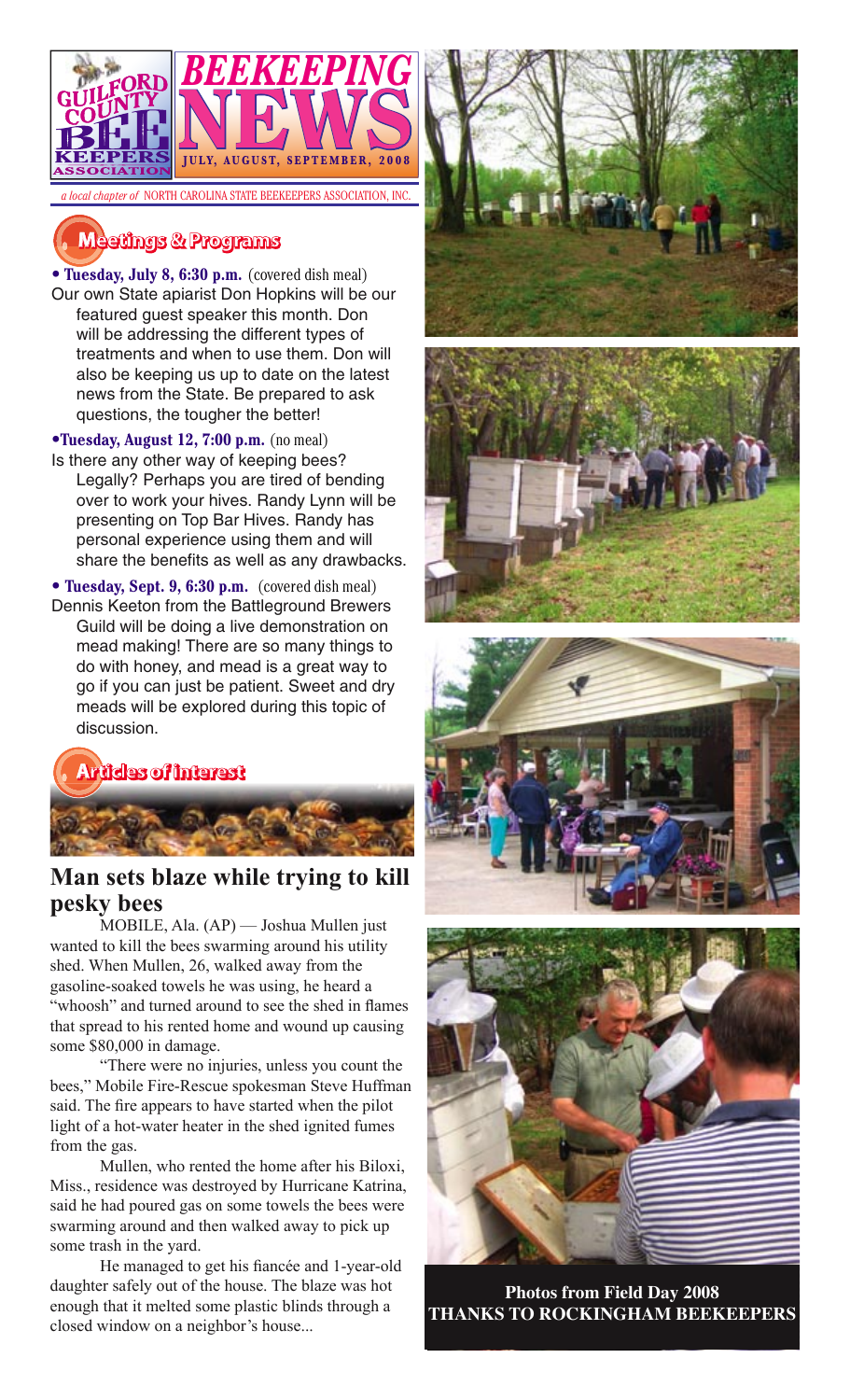## **Bee suppliers busy as – well, you know Honey of a deal: N.C. hive makers abuzz about the surge in business.**

By Christopher D. Kirkpatrick ckirkpatrick@charlotteobserver.com

NORTH WILKESBORO --Presley Miller pulls a wooden slat from one of his beehives. It is a golden hue and crawling with bees building honeycomb and making honey.

His small business, Miller Bee Supply, manufactures the wooden hives that are in short supply lately because of a recent surge in beekeeping popularity.

Inside his operation, power saws blare as a crew works overtime to meet the growing demand. Beverly Miller, his wife, is on the phone telling customers and retail outlets that sell their hives about delays: "We've just been doing so much business. It's hard to keep up," she says.

It's a sweet time to be in the beekeeping equipment business. As more people become interested in raising bees as a hobby, demand for beekeeping essentials such as wooden hives and smokers – as well as live bees themselves – is outstripping supply.

Some newcomers to the hobby have to wait weeks, even months for start-up supplies, some N.C. retail shops have reported. Retailers who specialize in bee equipment, most of whom are mom-n-pop operations, say they're as busy as, well, you know.

"It's going gangbusters," said Barbara Tapp, who works at Busy Bee Apiaries in Chapel Hill. She said the company is making higher profits but customers also have been disappointed by the long wait. New customers, for instance, are unable to get all the parts of a starter kit.

Starter kits sold at Busy Bee and other retail outlets generally include a package of live bees imported from Italy, a queen bee, a wooden hive, a smoker, bee suit and other tools of the trade. To get started, supplies run from \$150 to \$300.

"It's causing us to be out of everything. We've got back orders. It's hit us pretty hard," Tapp said, The surge in beekeeping is thought to spring from people who want to help revive a declining bee population, which has been decimated by a recent North American epidemic of dying honeybees, called colony collapse disorder.

National news attention about the decline in hives has inspired some to raise bees. A healthy honeybee population is important because the insects pollinate crops that provide about one-third of the U.S. food supply.

The mysterious disorder has killed at least 25 percent of the honeybee population over the past several years. Scientists are researching root causes. And it's unclear if amateur beekeepers raising new bees will make a difference over the long haul, said Kim Flottum, editor of Bee Culture magazine, published in Medina, Ohio. "But any new hive is a good thing."

Brushy Mountain Bee Farm, located in Wilkes County and another major wooden beehive manufacturer, has a message posted on its Web site apologizing for at least a two-week delay in delivering orders. "Customers have asked, why are we so behind? My response is that it's difficult to plan ahead when you have 'Good Morning America' doing a five-minute piece on how to install a bee hive," said Shane Gebauer, general manager of Brushy Mountain. "It just takes a small percentage of those viewers to want to take it up."

Michelle Barry, a veteran beekeeper and mother of four, has 10 hives at her Apex property. She's been waiting months for a wax melter, which converts beeswax into candles and other products, she said. "It's about impossible to get a smoker, which is one of the most basic pieces of equipment."

Al Hidreth, a Chapel Hill resident, took a beginners' class in Johnston County after reading about colony collapse, he said. He had to wait weeks for his start-up equipment.

No centralized organization tracks backyard beekeepers or U.S. beekeeping operations. But judging by the increasing number and size of start-up classes held around the country, the ranks of new U.S. beekeepers has more than doubled over last year, said Flottum, the magazine editor.

The national beekeeping conference, held in January in Sacramento, Calif., hosted 1,200 participants, up from about 600 the year before, said Troy Fore, executive director of the American Beekeeping Federation, based in Jessup, Ga.

And locally, the annual beginners course given from January to April by the Mecklenburg County Beekeepers Association was full this year. Some of the would-be hobbyists had to be turned away, said Libby Mack, membership secretary for the group.

"Honey bees are in the news," she said. Mack has several hives with her husband in Charlotte's Elizabeth neighborhood. Western North Carolina occupies a special place in beekeeping culture, particularly Wilkes County, one of the few places where the sourwood tree flourishes. The honey from sourwood nectar is considered a delicacy around the world. Every region has its particular honey, like wine, but sourwood is "sweeter, finer – it's just better," Flottum said.

As Miller tends to his hives behind his business, he's careful not to upset the bees because he's highly allergic to their stings. It's a potentially lethal irony for a beekeeper, and one that has sent Miller to the emergency room in the past. But it is his passion and well worth the risk, says the entrepreneur. He downplays newfound profits as "making a good living." His customers drive from as far away as Myrtle Beach and Tennessee to visit his shop.

His operation ran out of inventory and supplies in April. He thought the inventory would last until midsummer. "We're behind," he said. "But it's a good problem to have."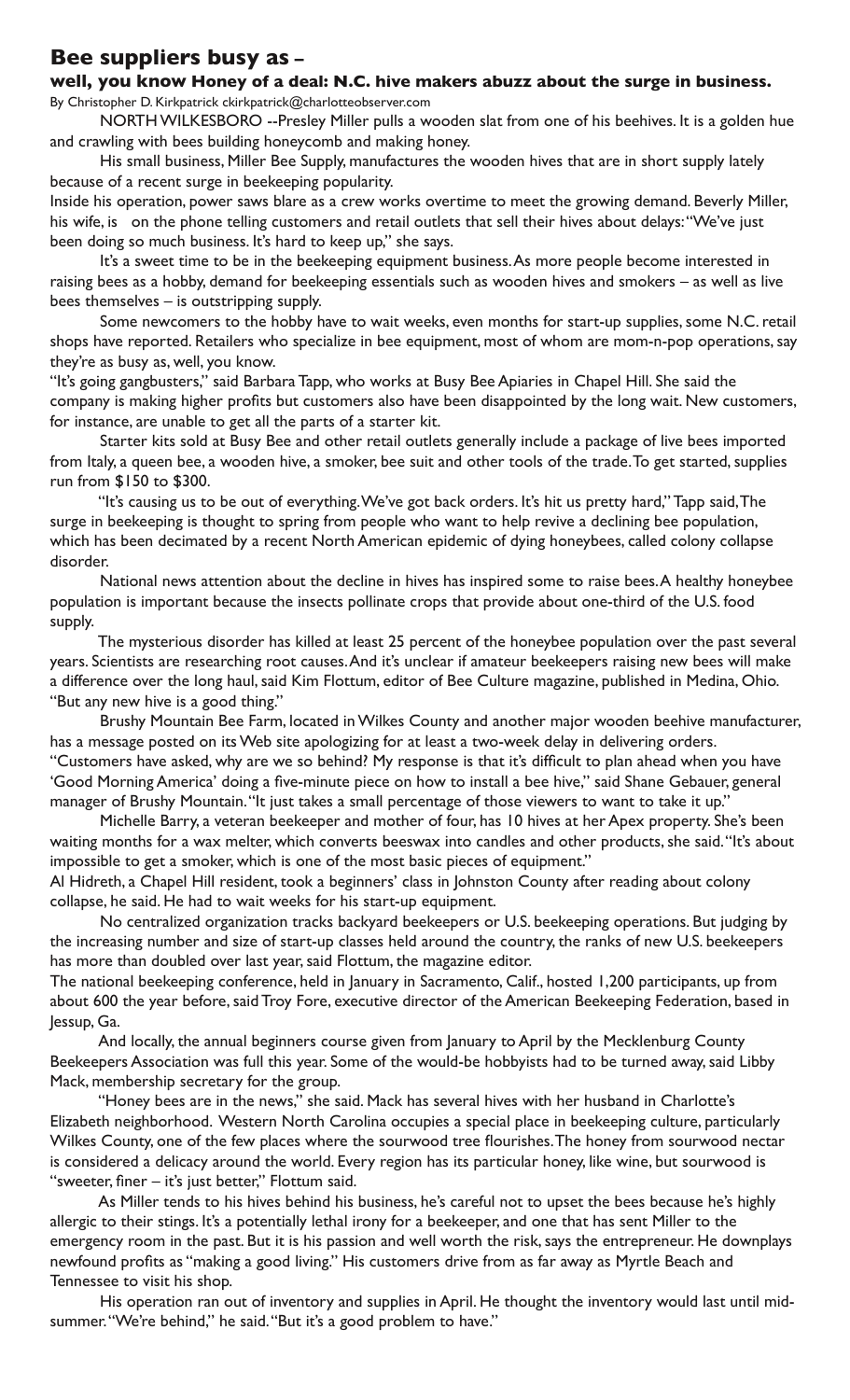*In June 2008, NATURE checked in with Pennsylvania's acting state beekeeper, Dennis van Engelsdorp, for an update on the latest details on the investigation into Colony Collapse Disorder. pbs.org*

**Q: In Silence of the Bees, you are shown monitoring** 



#### **a quarantine of several collapsing hives from a Pennsylvania beekeeper. Is this monitoring ongoing?**

**A:** All of the original colonies died by December [2007]. We now have eight new colonies at that site, and continue to sample once a week. We are watching disease growth curves, and this year we are sampling a more diverse range of bees.

## **What have you been hearing recently from other beekeepers?**

The Apiary Inspectors of America (AIA) commissioned a survey to estimate colony losses across the country between September 2007 and 2008. The USDA-ARS Beltsville Honey Bee Lab conducted a similar survey of beekeepers pollinating almonds in California in February 2008. In total, nearly 19 percent of the country's estimated 2.44 million colonies were surveyed. A total loss of 36 percent of managed honey bee colonies was recorded. This represents a 13.5 percent increase in total losses as compared to last year. The 327 operators surveyed lost nearly a third of their colonies, on average.

### **Are all of these losses attributable to CCD?**

One of the symptoms of Colony Collapse Disorder is the complete absence of bees in dead colonies. The AIA survey data doesn't differentiate between true CCD cases and other cases that share this symptom. However, the 37.5 percent of operations that reported having at least some of their colonies die with this symptom had a total colony loss of about 41 percent. This compares to the roughly 17 percent colony loss reported by beekeepers who didn't have "the complete absence of bees."

It's important to keep in mind that at least 71 percent of all colony deaths can be attributed non-CCD causes. This really emphasizes the need for further research into pollinator health in general -- not just CCD.

#### **Last October NATURE Online reported the research breakthrough that Israeli Acute Paralysis Virus (IAPV) had been found in over 96 percent of bees from CCD-affected hives. This doesn't mean that IAPV is the only -- or even the main -- culprit behind CCD, however. Could you tell us about what has been learned since that time about the role IAPV may play in CCD?**

Research published in September 2007 showed that among known pathogens, IAPV was the most consistent indicator of CCD. And it was found in at least 19 states. However, Kashmir Bee Virus (KBV), and two microscopic spore parasites -- Nosema apis and Nosema ceranae -were also found to be indicators of CCD. Also, no clear cause and effect relationship was found between IAPV and CCD. Not all colonies with IAPV die off, and it's possible that other stress factors are needed to make IAPV deadly to bee colonies.

#### **Besides IAPV, how has the investigation evolved since last fall in regard to the other potential causes, such as pesticides and varroa mites? What kinds of studies are going on now?**

We are in the final stages of receiving individual colony analysis on pathogens and pesticides from the original data set and are analyzing and writing up these results. IAPV cannot explain CCD losses by itself, and other factors are being examined.

Last year we monitored 280 colonies as they moved up and down the East Coast. We are processing this data, to test some predictors of disease based on last year's studies.

We've also discovered some new conditions that seem to be affecting survivorship, and we are trying to figure out what exactly these are.

The effort to look at the impacts of pesticides has reveled a surprisingly large number of different pesticides in pollen, wax, and the bees themselves -- and some of these at high levels. These pesticides are used in agriculture and sometimes by the beekeepers themselves. We have initiated investigations into the sub-lethal effects of pesticides, potential synergistic effects of multiple pesticides, the impact of pesticides in combination with other stress factors -- like IAPV or varroa mites -- and the use of irradiation to mitigate pesticides residues.

#### **In many media reports on CCD, there is a feeling of inevitability that suggests that beekeepers are just waiting for CCD to decimate their hives. What can beekeepers do now?**

Beekeepers are advised to practice good hygiene with their hives. For example, they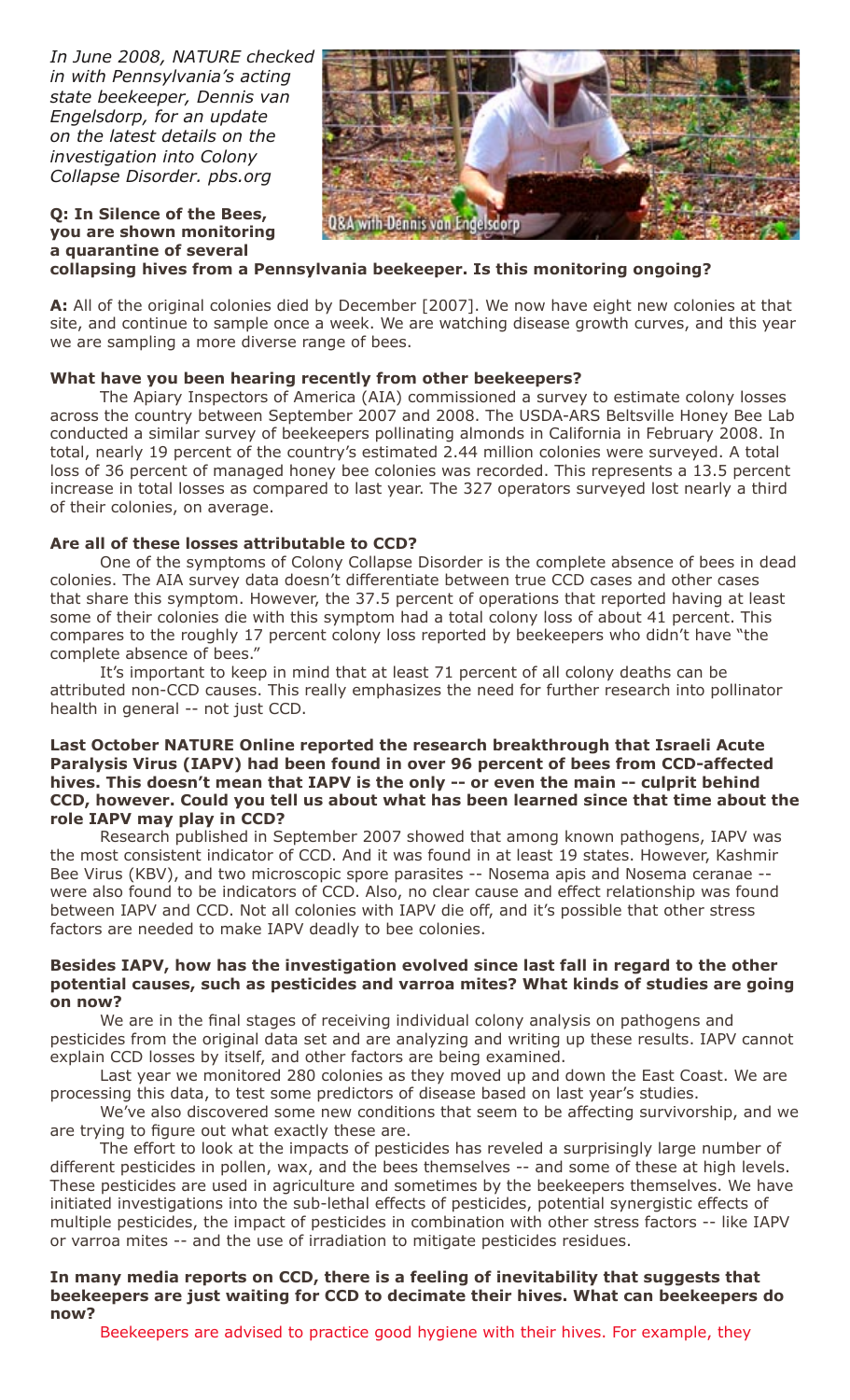shouldn't combine weak colonies with stronger ones or exchange colony hardware. This kind of contact can spread diseases. Beekeepers should irradiate "dead-out" equipment -- or at least store it for as long as possible -- before reusing it with other colonies.

There are also products that beekeepers can use to control other colony stresses, like varroa mites and other parasites. And because nutrition is a concern, beekeepers should make sure their colonies are well fed, especially with a protein supplement.

#### **Many of our viewers are interested in doing whatever they can to help. What would you tell them?**

There are many things people can do: become a beekeeper, support beekeepers by buying local honey, plant a pollinator garden, and use less pesticides.•

## **ScienceDaily (May 26, 2008)** — **Colony Collapse Disorder, diseases, parasitic mites and other stressors continue to take a devastating toll on U.S. honey bee populations**, but

Pennsylvania beekeepers on average fared better than their counterparts nationally during this past winter, according to apiculture experts in Penn State's College of Agricultural Sciences.

A recent survey by the Apiary Inspectors of America found that losses nationwide topped 36 percent of managed hives between September 2007 and March 2008, compared to a 31 percent loss during the same period a year earlier.

Pennsylvania fared better, with losses of about 26 percent, compared to nearly 48 percent the previous year. "About 70 percent of the state's losses this year were not related to Colony Collapse Disorder," said Dennis vanEngelsdorp, acting state apiarist for the Pennsylvania Department of Agriculture and a Penn State senior extension associate in entomology.

He said the state's lower overall bee-mortality rate may be due to greater awareness of bee health issues and beekeepers' diligence in controlling varroa mites, nosema and other threats. He pointd out that weather conditions also may have been more favorable for winter survival.

vanEngelsdorp noted that the state's comparatively lower losses meant that beekeepers this spring were able to meet the pollination demands of Pennsylvania's \$61 million apple industry, which is the fourth largest in the country. Apples are completely dependent on insects for pollination, and 90 percent of that pollination is accomplished by honey bees.

"However, the cost of pollination has risen dramatically," he said "This year, apple growers paid about \$65 per colony, compared with \$35 to \$45 in the past." A typical apple orchard requires one colony per acre to achieve adequate pollination. Last year, apple growers harvested about 21,500 acres.

Later this year, pumpkin growers may pay \$95 to \$105 per colony, compared to \$55 to \$65 last year, vanEngelsdorp said. Meanwhile, Penn State researchers are making progress in pinning down the cause or causes of Colony Collapse Disorder (CCD), a mysterious ailment that threatens the beekeeping industry and the crops and native plants that rely on honey bees for pollination.

In fall 2007, a team led by Diana Cox-Foster, professor of entomology, reported a strong correlation between CCD and the presence of Israeli acute paralysis virus, making the pathogen a prime suspect in the disease. Since that time, researchers have introduced IAPV to healthy honey bee colonies in a controlled greenhouse environment in an effort to induce a collapse.

"Within one week of introducing the virus, we observed dramatic bee mortality, with bees dying outside the colonies across the room in the greenhouse," said Cox-Foster. "Bees were found on the floor with paralytictype movements, and guard bees were observed removing paralytic bees from colonies and flying across the room. The majority of these 'twitcher' bees were found to have IAPV."

Cox-Foster noted that within a month, infected colonies had declined to small clusters of bees, many of which had lost their queens. "These data indicate that IAPV is a highly pathogenic virus," she said. "But they do not yet support a finding of IAPV as the sole cause of Colony Collapse Disorder. We still suspect that additional stresses are needed to trigger CCD."

Among the potential triggers being investigated are environmental chemicals. Penn State scientists analyzing pollen, wax, adult bees and brood (larvae) have found the presence of dozens of chemicals, including pesticides used by agricultural producers to protect crops and by beekeepers to control hive pests such as parasitic mites.

"This raises several complicated questions," said Maryann Frazier, senior extension associate in entomology. "Some of these compounds could react with each other to cause toxic effects or could combine with viruses or poor nutrition to weaken immunity and cause colony collapse. We also need to do more research to understand these chemicals' sub-lethal effects on bees."

Though the role of chemicals in Colony Collapse Disorder is still unknown, Frazier noted that beekeepers need more options for controlling varroa mites so they can reduce their reliance on chemicals. "With the sheer number of compounds we're finding in hives, it's hard to believe that pesticides aren't contributing to the general decline in bee health," she said. Adapted from materials provided by [Penn State](http://www.psu.edu/).

Kurt Bower, *President* James Brown, *Vice President* Barbara Jarrett, *Secretary* Jackie Wiggers, *Treasurer* Martha Boren, Dr. Olav Rueppell, Harvey Friddle*, Directors*

- 
- Don Hopkins, State Inspector: (336) 376-8250 Guilford County Beekeepers Association web site www.guilfordbeekeepers.org North Carolina State Beekeepers Association web site
- www.ncbeekeepers.org